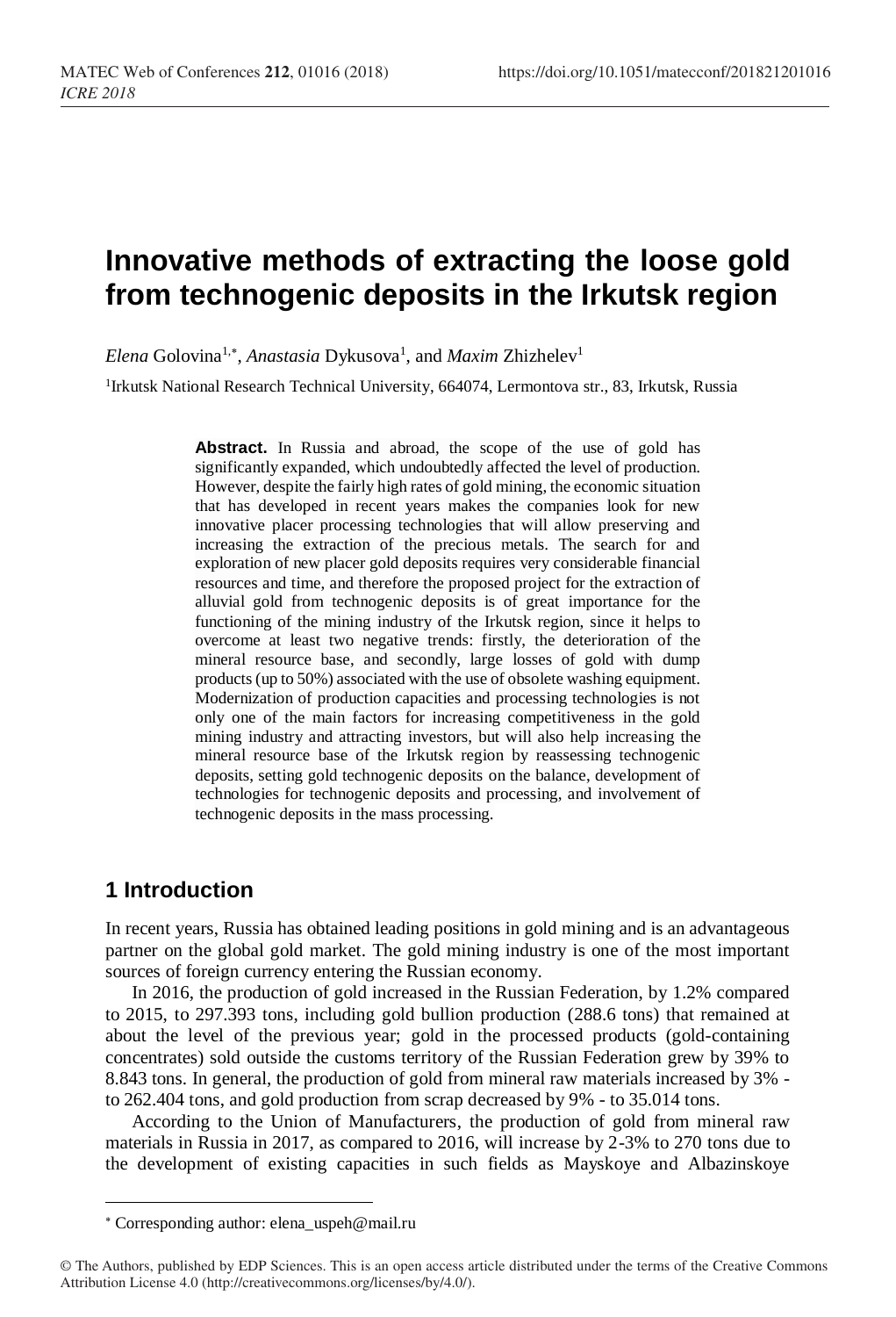(PolymetalInt); Verninskoye field (Polyus GoldInt.), Albynskoye and Malomyrskoye (PetropavlovskPlc); Dvoinoye field (KinrossGold); Gross and Berezitovoye (Nordgold); White Mountain (HighlandGold), etc., and commissioning of new facilities at Natalka (PJSC Plus, the Magadan Region), Drazhnoye (PJSC Vysochaishy, the Taryn Project, Republic of Sakha (Yakutia)), Ugakhane (PJSC Vysochaishy, the Irkutsk region), Ryabinovoye (PJSC "Seligdar", Republic of Sakha (Yakutia)) and others.

|                     | 2015<br>2016 |        | 9 months<br>9 months of |         | of 2017<br>2016 |       | Change 9 months<br>of $2017/16$ |  | 2018F.<br>tons |
|---------------------|--------------|--------|-------------------------|---------|-----------------|-------|---------------------------------|--|----------------|
|                     |              |        | $+$ , kg                | $+, \%$ |                 |       |                                 |  |                |
|                     |              |        |                         |         |                 |       |                                 |  |                |
| Extracted           | 232341       | 238825 | 176460                  | 188763  | $+12303$        | $+7$  |                                 |  |                |
| Passing             | 16604        | 14754  | 11300                   | 12946   | $+1646$         | $+14$ |                                 |  |                |
| Extracted + passing | 248945       | 253579 | 187760                  | 201709  | $+13949$        | $+7$  | 262                             |  |                |
| Secondary           | 38474        | 35014  | 26360                   | 27203   | $+843$          | $+3$  |                                 |  |                |
| Total:              | 288991       | 288593 | 214120                  | 228912  | $+14792$        | $+7$  |                                 |  |                |

**Table 1.** Gold production in the Russian Federation [1].

The growth of gold extraction and production was provided by the following regions of the Russian Federation: the Chukotka Autonomous District, the Magadan region, the Republic of Sakha (Yakutia) and the Republic of Buryatia, the Khabarovsk and Kamchatka Territories, the Amur Region and others (Table 2).

| <b>Constituent</b> | The value of indicators by years, kg |       |       |       |       |       |       |          |
|--------------------|--------------------------------------|-------|-------|-------|-------|-------|-------|----------|
| entities of the    | 2010                                 | 2011  | 2012  | 2013  | 2014  | 2015  | 2016  | 2015     |
| <b>Russian</b>     |                                      |       |       |       |       |       |       | $\pm\%$  |
| Federation         |                                      |       |       |       |       |       |       |          |
| 1. The Krasnoyarsk | 36069                                | 39548 | 44001 | 47326 | 47236 | 49994 | 55058 | $+10$    |
| territory *        |                                      |       |       |       |       |       |       |          |
| 2. The Chukotka    | 24883                                | 20057 | 17988 | 21361 | 30337 | 30548 | 28820 | -6       |
| AD *               |                                      |       |       |       |       |       |       |          |
| 3. The Magadan     | 15627                                | 15350 | 19587 | 21092 | 23847 | 23604 | 27314 | $+16$    |
| region *           |                                      |       |       |       |       |       |       |          |
| 4. The Republic of | 18586                                | 19378 | 20826 | 21951 | 23139 | 25344 | 23505 | $-7$     |
| Sakha (Yakutia) *  |                                      |       |       |       |       |       |       |          |
| 5. The Amur region | 19808                                | 29111 | 28671 | 30664 | 29312 | 25946 | 22863 | $-12$    |
| 6. The Irkutsk     | 16040                                | 16990 | 18921 | 20595 | 22112 | 22104 | 22502 | $+2$     |
| region             |                                      |       |       |       |       |       |       |          |
| 7. The Khabarovsk  | 15215                                | 13799 | 14799 | 20416 | 20540 | 18225 | 19847 | $+9$     |
| Territory          |                                      |       |       |       |       |       |       |          |
| 8. Trans-Baikal    | 6502                                 | 7459  | 8567  | 9452  | 9638  | 11219 | 12107 | $+8$     |
| territory $*$      |                                      |       |       |       |       |       |       |          |
| 9. The Chelyabinsk | 3646                                 | 3747  | 5023  | 5300  | 5573  | 6742  | 7183  | $+6$     |
| region.            |                                      |       |       |       |       |       |       |          |
| 10. The Kamchatka  | 2242                                 | 2489  | 2490  | 2214  | 2984  | 3604  | 6667  | $+85$    |
| territory          |                                      |       |       |       |       |       |       |          |
| 11. The Sverdlovsk | 8084                                 | 8179  | 7568  | 7604  | 7863  | 6411  | 6434  | $\Omega$ |
| region             |                                      |       |       |       |       |       |       |          |

**Table 2.** Gold mining by leading Russian regions in 2010-2016 [2].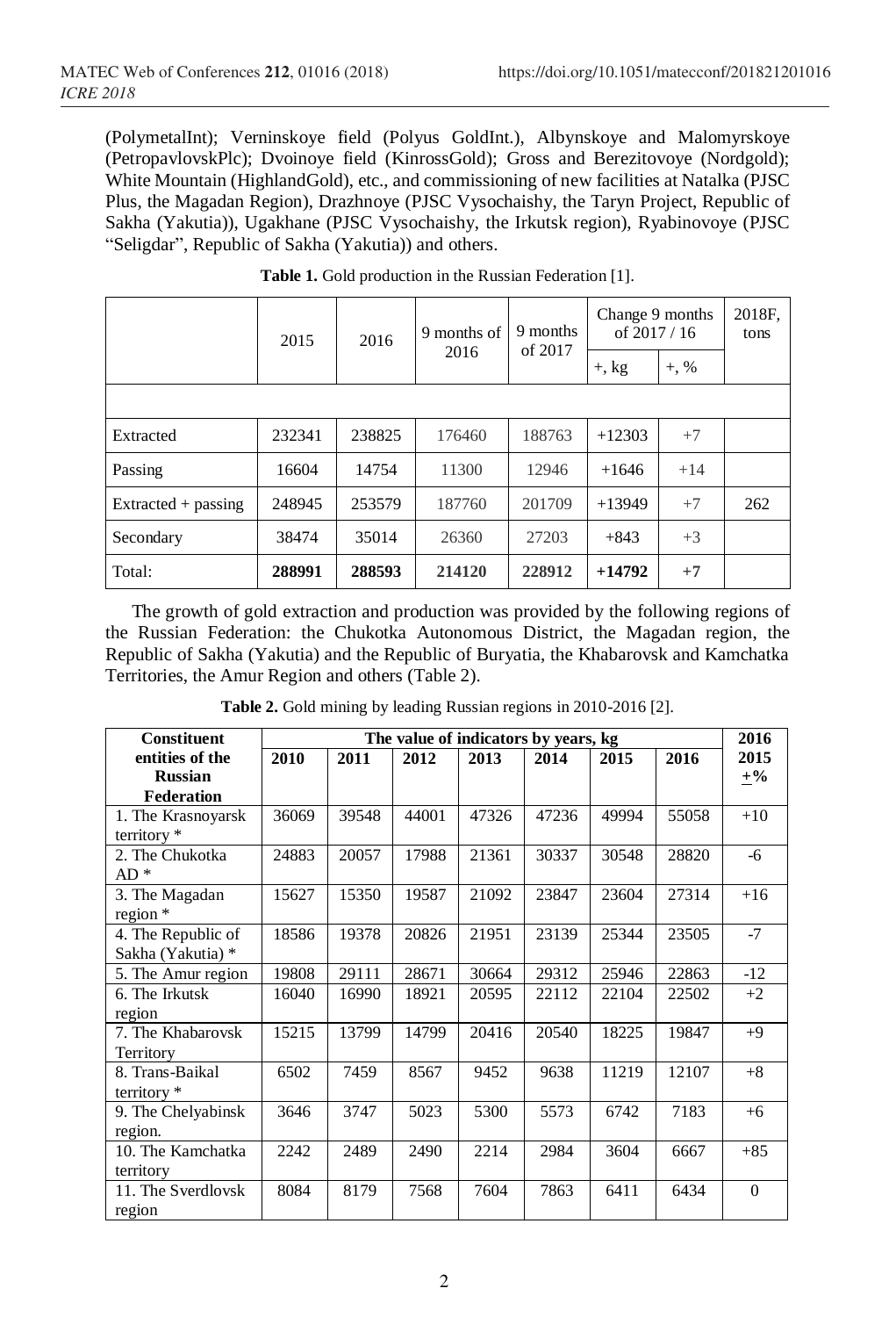| 12. The Republic of<br>Buryatia                    | 6021                    | 6505                    | 5989              | 5944       | 6857         | 6235       | 5988                  | $-9$   |
|----------------------------------------------------|-------------------------|-------------------------|-------------------|------------|--------------|------------|-----------------------|--------|
| 13. The Republic of<br>Tuva                        | 1446                    | 1367                    | 1425              | 1847       | 1936         | 2305       | 2371                  | $+3$   |
| 14. The Republic of<br>Khakassia                   | 1173                    | 1182                    | 1629              | 2199       | 2036         | 1736       | 1964                  | $+13$  |
| 15. The Sakhalin<br>region.                        | 102                     | 112                     | 118               | 104        | 93           | 1764       | 1582                  | $-10$  |
| 16. The Kemerovo<br>region                         | 343                     | 430                     | 739               | 819        | 1008         | 1061       | 1487                  | $+40$  |
| 17. The Altai<br>territory                         | 439                     | 862                     | 1088              | 971        | 715          | 736        | 698                   | $-5$   |
| 18. The<br>Novosibirsk region                      | 209                     | 407                     | 256               | 296        | 400          | 251        | 323                   | $+29$  |
| 19. The Republic of<br>Altai                       | 303                     | 454                     | 404               | 425        | 384          | 342        | 295                   | $-14$  |
| $\overline{20}$ . The Republic of<br>Bashkortostan | 399                     | 285                     | 323               | 204        | 177          | 204        | 243                   | $+19$  |
| The<br>Perm<br>21.<br>territory                    | $\overline{2}$          | $\overline{2}$          | 6                 | 13         | 12           | 41         | 168                   | $+310$ |
| 22. The Primorie<br>territory                      | 30                      | 22                      | 100               | 160        | 129          | 115        | 131                   | $+14$  |
| 23. The Jewish AD                                  | 20                      | 103                     | 83                | 26         | $\mathbf{0}$ | 80         | 65                    | $-19$  |
| 24. The Khanty-<br>Mancy AD                        | 45                      | 236                     | 99                | 88         | 85           | 47         | 28                    | $-40$  |
| 25. The Orenburg<br>region.                        | 28                      |                         |                   |            |              |            | $\overline{7}$        |        |
| Total production:                                  | 17726<br>$\overline{c}$ | 18807<br>$\overline{4}$ | 20070<br>$\theta$ | 22107<br>1 | 23641<br>3   | 23865<br>8 | 24765<br>$\mathbf{0}$ | $+4$   |
| In addition: passing                               | 12676                   | 14538                   | 15457             | 16005      | 16240        | 16604      | 14754                 | $-11$  |
| secondary                                          | 12592                   | 7906                    | 8532              | 17764      | 35812        | 38474      | 35014                 | $-9$   |
| Total:                                             | 20253                   | 21051                   | 22466             | 25483      | 28846        | 29376      | 29741                 | $+1,2$ |
|                                                    | $\overline{0}$          | 8                       | 9                 | 9          | 5            | 8          | $\,$ 8 $\,$           |        |

\* - taking into account the production of gold-containing concentrates sold on the foreign market.

However, despite fairly high rates of gold mining, the economic situation that has developed in recent years makes the companies look for new unconventional technologies for processing placers, which will allow preserving and increasing the extraction of precious metals.

In this situation, the most promising are technogenic deposits of the existing mining enterprises.

The search for and exploration of new placer gold plots requires very considerable financial resources and time. At the same time, in the areas of traditional gold mining, huge dumps of gold mining were accumulated over the past years, the technogenic deposits. They are the most important factor of increasing the mineral resource base of the alluvial gold. The representatives of three institutions, namely of science, government and business, became the participants of this investment and innovation project:

I. The initiator of this project is the Institute of the Earth's Crust of the Siberian Branch of the Russian Academy of Sciences (Institute of the Earth's Crust, Irkutsk Science Center (ISC) SB RAS).

II. Development Corporation of the Irkutsk region (The sectoral management of the Corporation is carried out by the Ministry of Economic Development of the Irkutsk region, 100% of shares are owned by the Ministry of Property Relations).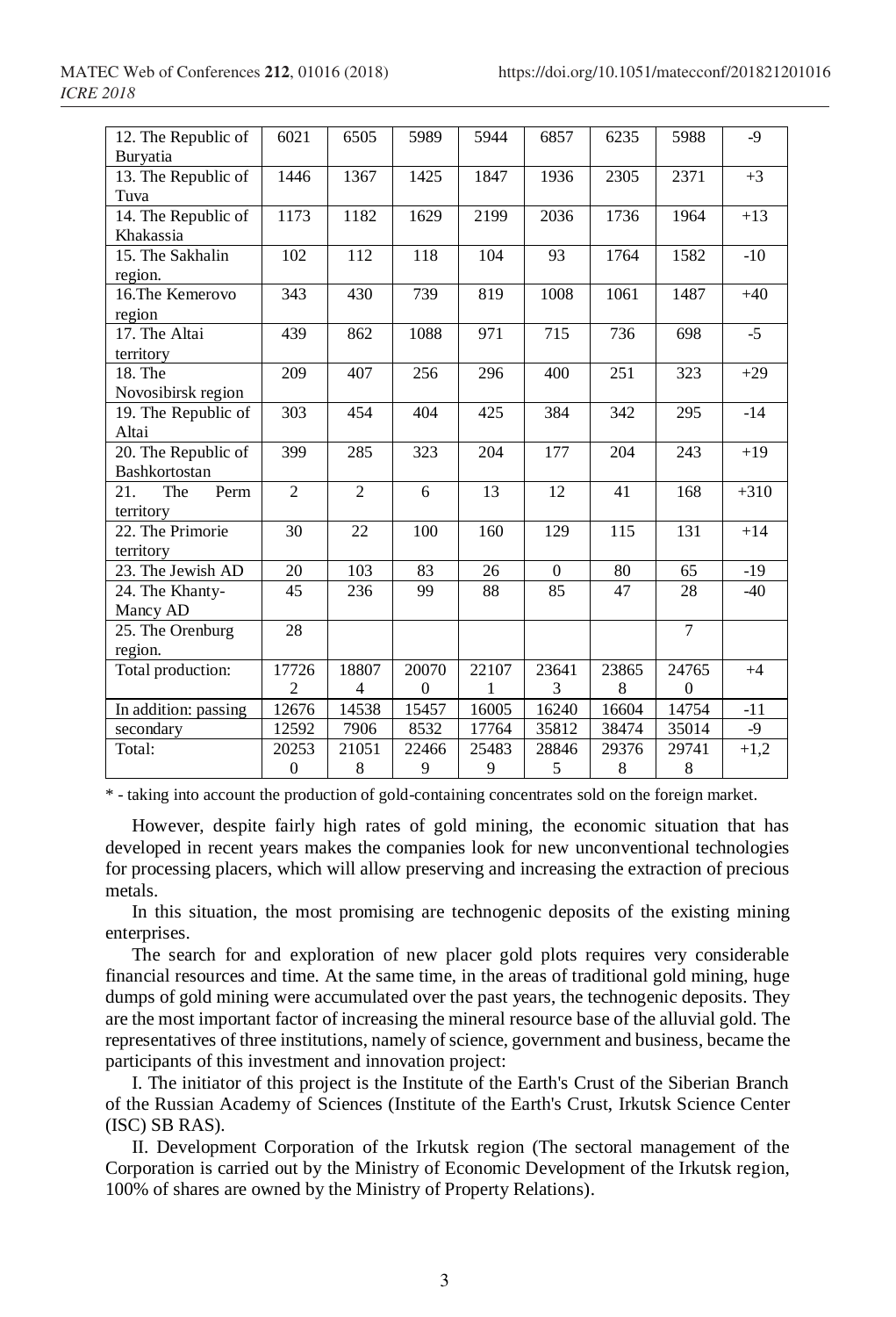III. Gold mining companies of the Irkutsk region; enterprises of the Irkutsk region producing concentrating equipment

The fields of interest and motivation of potential project participants are presented in the Table 4.

| $N_2$          | Participant                                                                                                       | Description of the motives for<br>participation                                                                                                                                                                                                                                                                           |
|----------------|-------------------------------------------------------------------------------------------------------------------|---------------------------------------------------------------------------------------------------------------------------------------------------------------------------------------------------------------------------------------------------------------------------------------------------------------------------|
| 1              | Institute of the Earth's Crust of SB<br><b>RAS</b>                                                                | Conducting geological exploration<br>works, obtaining scientific results, and<br>obtaining income.                                                                                                                                                                                                                        |
| $\mathfrak{D}$ | Development Corporation of the<br>Irkutsk region                                                                  | Implementing the state environmental<br>management policy at the regional<br>level; creation of successfully operating<br>industries that will give new jobs,<br>increase regional GRP and contribute to<br>the reputation of the Irkutsk region as a<br>region with a secure investment climate<br>open for cooperation. |
| 3              | Gold mining companies of the<br>Irkutsk region (in particular, PJSC<br>Lenzoloto)                                 | Increase in gold production and gold<br>extraction indicators.                                                                                                                                                                                                                                                            |
| $\overline{4}$ | Enterprises of the Irkutsk region,<br>producing<br>concentrating<br>equipment (in particular, LLC PC<br>"Spirit") | Expansion of the sales market.                                                                                                                                                                                                                                                                                            |

|  |  |  |  | Table 4. Motivation of the project participants. |
|--|--|--|--|--------------------------------------------------|
|--|--|--|--|--------------------------------------------------|

### **2 Materials and methods of research**

Technogenic placers are currently considered as a source of mostly fine gold, which is not captured by the sluice concentrators during primary mining. At the same time, almost every technogenic placer has elements quite suitable for profitable gold mining, and in some cases it is expedient to take into account the presence of nuggets in them.

The need to develop technogenic deposits is important from the standpoint of environment. A significant amount of toxic and potentially hazardous elements, such as mercury, arsenic, beryllium, manganese, chromium, cadmium, thallium, etc., accumulate in the waste of minerals.

At the same time, without involvement of the man-made objects in the development, there are no prospects for gold mining in Russia, in spite of its large quantity in our subsoils.

Depending on the duration of exploitation of placers in each region, there are characteristic features of technogenic reserves, which are affected by significant differences due to a number of factors, such as geological, lithodynamic, morphostructural, climatic, etc.

Technogenic placers, regardless of the primary method of exploitation, are characterized by a number of factors, contributing to their effective development. Since such placers were previously exploited and represent secondary formations, they are territorially located in already developed areas, and their development is usually associated with the restoration and improvement of the previously existing infrastructure (housing, repair bases, transport, communications, energy supply, and social services). [3]

A deterrent to the development of this direction of production activity is the need to pay taxes in the same manner, as in mining natural high-efficient stocks of raw materials. In the current system of taxation of extractive industries, tax reliefs and incentives for the rational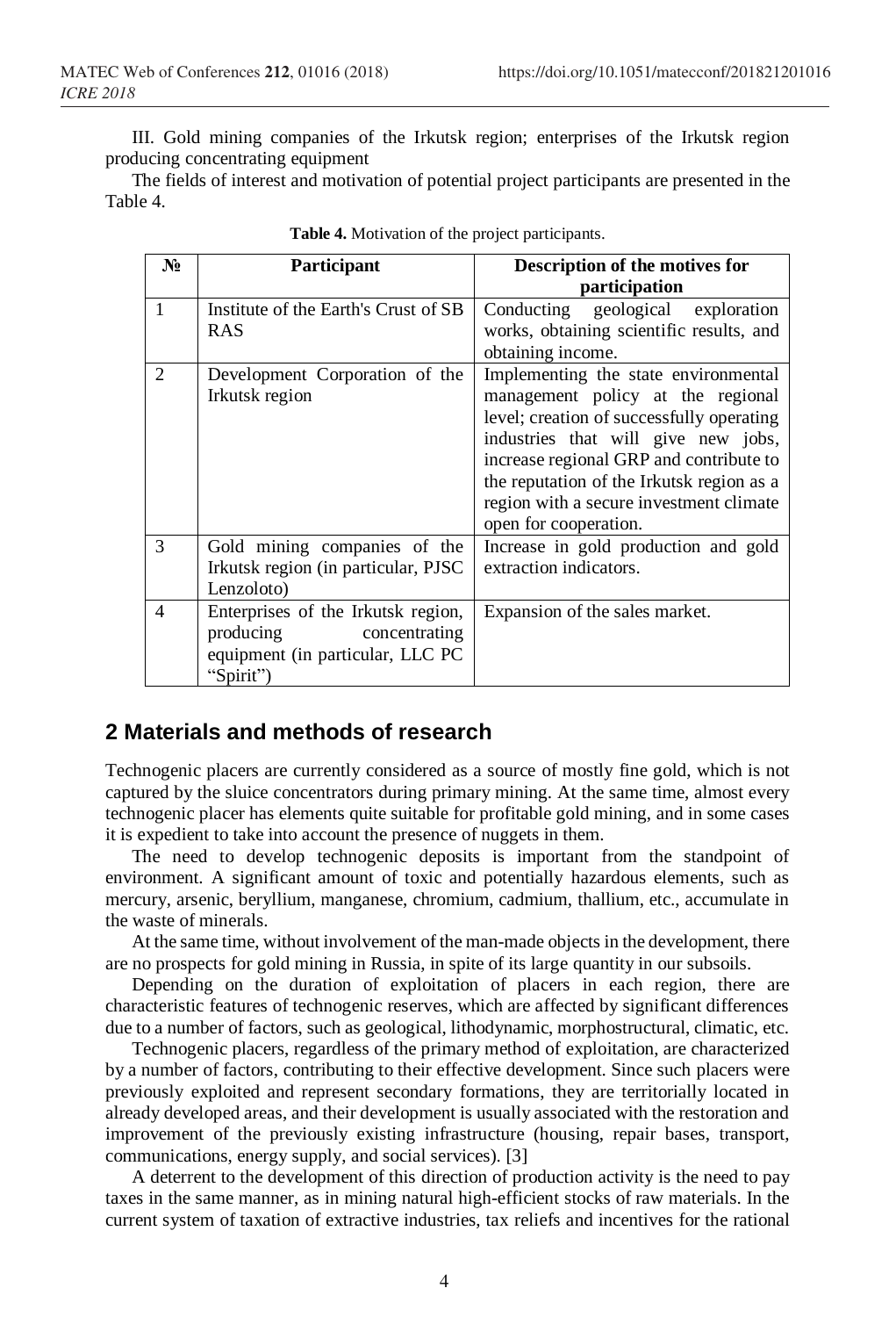use of mining and processing waste exist only in the mechanism of the mineral extraction tax. However, even there gold miners face the problem of determining the losses falling under the application of the zero rate of severance tax. Losses can be normative and over-standard. Regarding normative losses that fall within the approved figures, enterprises apply a zero percent rate for severance tax, in all other cases, 6% tax rate applies.

Also, there are difficulties referring to the legal regulation, since in accordance with the Law "On Subsoil", the development of technogenic reserves is equated with the use of subsoil with all the following procedures, i.e. unofficially operates the principle "first the calculation of reserves, then extraction, but if not yet calculated – one cannot extract". [4]

In addition, one of the reasons for the low involvement of the technogenic raw materials in processing is the high cost of extracting metals, comparable to the costs of mining traditional minerals, as well as the aging of the equipment used.

Currently, companies engaged in gold mining, face the problem of depletion of raw materials. Low profitability of such a production is more likely a consequence of obsolete technologies that developed 40-50 years ago. Consequently, the main task of such a production is to increase efficiency, which can be achieved through the automation of production, and the widespread introduction of the advanced technologies and equipment [5].

#### **3 Results of the study and their discussion**

Low quality of minerals of the technogenic formations processed does not allow efficient use of technologies and equipment utilized in the development of natural (geogenic) placers. Therefore, the search and justification of new technological solutions are needed.

Accordingly, the question arises about the need to involve in the processing of the manmade gold deposits not only straight-through locks, but the introduction of modern enrichment equipment capable of extracting fine gold.

On the example of the gold mining enterprises of the Irkutsk region, the analysis of the efficiency of use of concentrating equipment (the OKW - 100 LLC PC "SPIRIT" complex, mobile washing complexes (MWC), etc.) was made, from the point of view of increasing the gold extraction factor from placers, calculating the financial results, reducing costs and increasing investment attractiveness. [6]

In accordance with this, the project "Mining of alluvial gold from the technogenic deposits in the Irkutsk region" is proposed. The project has a high significance for the functioning of the mining industry of the Irkutsk region, as it helps to overcome at least two negative trends:

Firstly, the deterioration of the mineral resource base due to the lack of state funding for prospecting and evaluating the alluvial gold for several decades.

Secondly, large losses of gold with dump products (up to 50%) associated with the use of obsolete washing equipment.

As a result, the level of taxes to the budgets of all levels is reduced, but by improving the quality and including waste from the extractive industry in processing, we can increase the level of indirect tax revenues by exporting finished products.

The investment stage of the project is two years. The required amount of investments is the following: for the first stage - 52,705,446.96 rubles; for the second stage - 135 330 078.00 rubles. Total is 188,035,524.96 rubles.

The production process includes two stages: geological exploration and production. During the first year of the project, geological explorations are carried out at the selected site. In the second year, mining operations are carried out on this site. During the second year of the project, both stages will be conducted in parallel at two sites. Exploration work (geological exploration) includes the following: preparation of documentation, cameral and field work on the specific site of technogenic deposits. Every year a new site will be selected.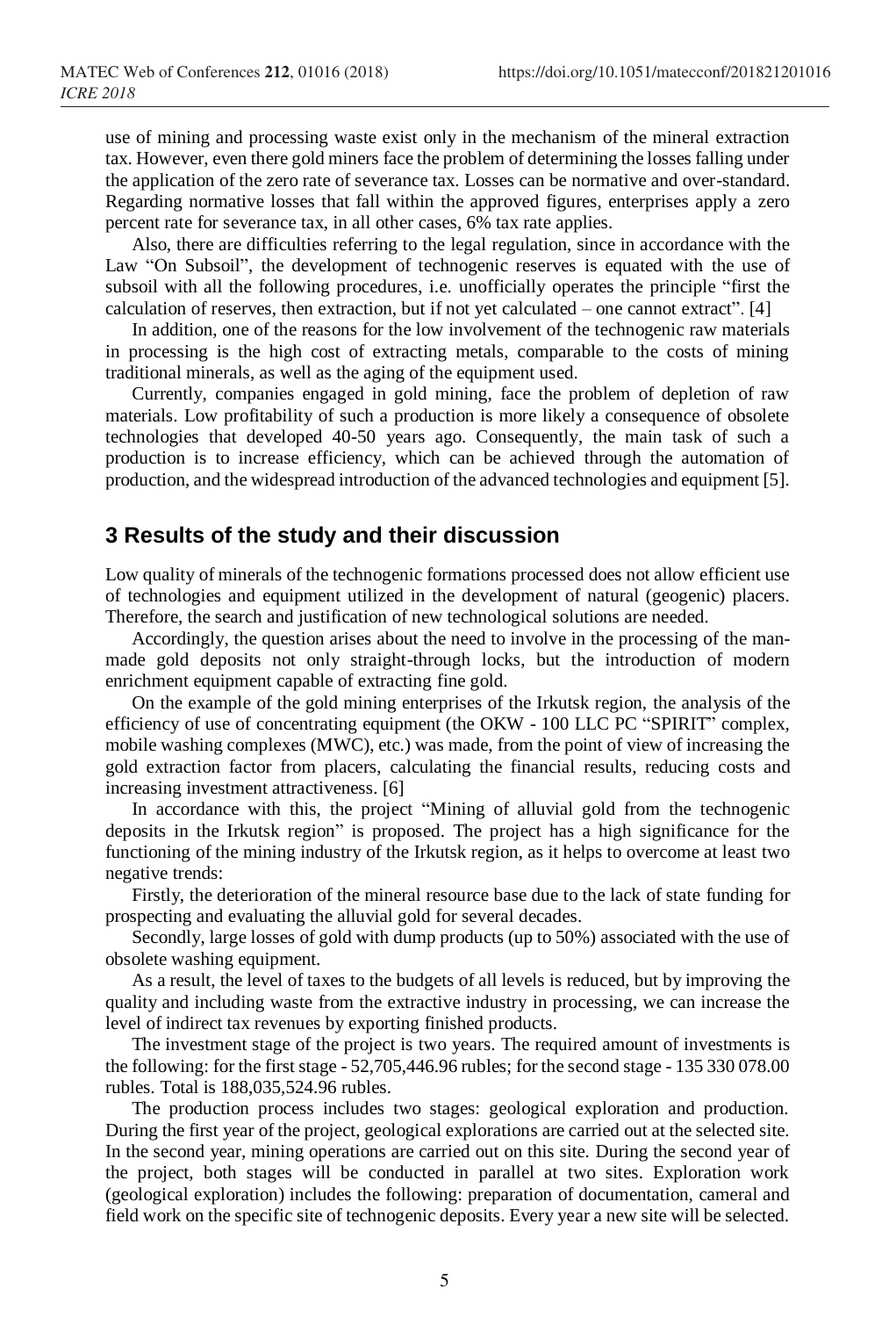The second stage – the extraction - includes the acquisition of an enrichment complex, the acquisition of mining equipment, and the preparation of a mining site and mining.

The proposed business plan is calculated at the initial price of 2400 rubles for 1 gram of gold. The Union of Gold Miners of Russia expects that the volatility of the gold price in 2017 will remain at a high level, ranging from \$ 1,100 to \$ 1,350 / oz. But overall, the forecast of the average price of gold in 2017 may be \$ 1,270 / oz. With a probable cross-course in the range from 58 to 65 rubles / dollar, we believe that the ruble price of gold will remain at a comfortable level for domestic companies.

|                                                | 2010  | 2011  | 2012  | 2013  | 2014  | 2015  | 2016  | $+, \%$ |
|------------------------------------------------|-------|-------|-------|-------|-------|-------|-------|---------|
| The average price of<br>gold (USD per oz.) $*$ | 1224  | 1572  | 1669  | 1410  | 1266  | 1160  | 1251  | $+8$    |
| The average price of<br>gold (RUB / g) $**$    | 1201  | 1494  | 1666  | 1435  | 1566  | 2280  | 2683  | $+18$   |
| The average rate of<br>$RUB / USD**$           | 30.36 | 29.39 | 31.09 | 31.2  | 38.4  | 61.4  | 66.8  | $+9$    |
| RUB / USD at the end<br>of the year **         | 30.47 | 32.20 | 30.37 | 32.7  | 56.3  | 72.9  | 60.6  | $-17$   |
| The dollar index ***                           | 81,35 | 76.7  | 80,58 | 81,52 | 82,66 | 91,38 | 96,87 | $+6$    |

**Table 5**. The average price of gold and the currency exchange rate in 2010-2016 [7  $^*$ , 8  $^{**}$ , 9  $^{***}$ ].

As the market research shows, the price of gold has been positive for the past 17 years, and even taking into account multidirectional dynamics, it shows an average growth of 10%. The initial data for the formation of this price is the rate set by the Central Bank of Russia (based on the quotations of the London Stock Exchange). Over the past year, it fluctuated from 2212 rubles /g. to 2795 rubles / g.

The calculations for the project were settled for 8 years. The discount rate is 12%. The depreciation rate is 7%. At the second year the project will be at full capacity. Financial calculations and the construction of the financial and economic model of this project were carried out taking into account the following initial data (Table 7).

|                          | 2018  | 2019    | 2020    | 2021   | 2022   | 2023   | 2024   | 2025   |
|--------------------------|-------|---------|---------|--------|--------|--------|--------|--------|
| Duration of              |       |         |         |        |        |        |        |        |
| washing                  |       |         |         |        |        |        |        |        |
| season, days             | 90    | 180     | 180     | 180    | 180    | 180    | 180    | 180    |
| The volume               |       |         |         |        |        |        |        |        |
| of                       |       |         |         |        |        |        |        |        |
| processing               |       |         |         |        |        |        |        |        |
| per day, $m^3/$          |       |         |         |        |        |        |        |        |
| day                      | 150   | 2 4 0 0 | 2 4 0 0 | 2400   | 2400   | 2400   | 2400   | 2400   |
| The volume               |       |         |         |        |        |        |        |        |
| of                       |       |         |         |        |        |        |        |        |
| processing               |       |         |         |        |        |        |        |        |
| for<br>the               |       |         |         |        |        |        |        | 432    |
| season, $m3$             | 13500 | 432000  | 432000  | 432000 | 432000 | 432000 | 432000 | 000    |
| Removable                |       |         |         |        |        |        |        |        |
| gold                     |       |         |         |        |        |        |        |        |
| content, g<br>$\sqrt{2}$ |       |         |         |        |        |        |        |        |
| m <sup>3</sup>           | 0.30  | 0.30    | 0.30    | 0.30   | 0.30   | 0.30   | 0.30   | 0.30   |
| Gold                     |       |         |         |        |        |        |        |        |
| production               |       |         |         |        |        |        |        |        |
| season,<br>per           |       |         |         |        |        |        |        |        |
| kg                       | 4.1   | 129.60  | 129.60  | 129.60 | 129.60 | 129.60 | 129.60 | 129.60 |

**Table 6.** Baseline data and the project assumptions.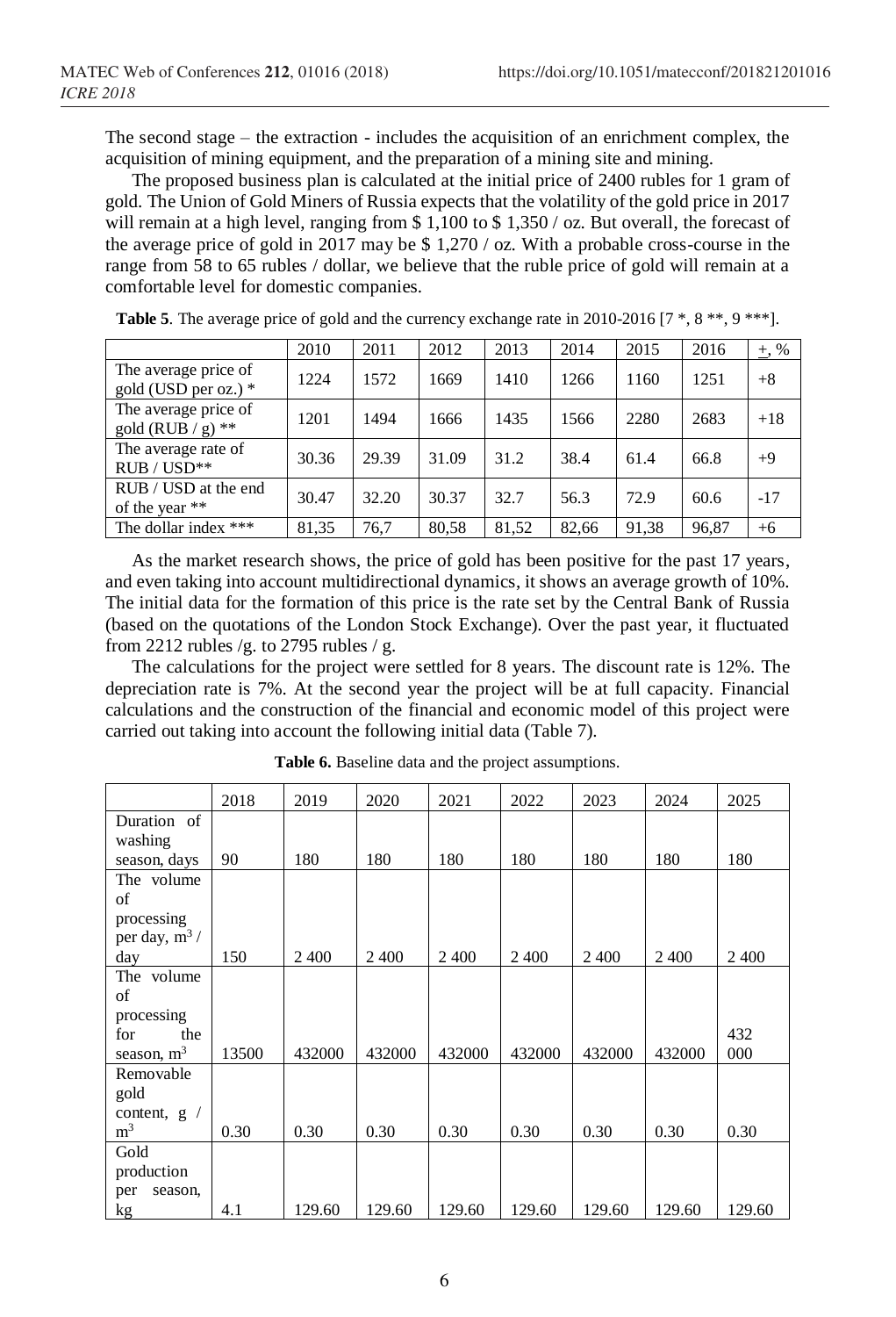| The cost of                    |             |             |                        |             |             |             |             |             |
|--------------------------------|-------------|-------------|------------------------|-------------|-------------|-------------|-------------|-------------|
| gold, rubles /                 | 2448.0<br>0 | 2496.9<br>6 | 2546.9<br>$\mathbf{0}$ | 2597.8<br>4 | 2649.7<br>9 | 2702.7<br>9 | 2756.8<br>5 | 2811.9<br>8 |
| Gold<br>price                  |             |             |                        |             |             |             |             |             |
| increase                       |             |             |                        |             |             |             |             |             |
| index                          | 2%          | 2%          | 2%                     | 2%          | 2%          | 2%          | 2%          | 2%          |
| The index of                   |             |             |                        |             |             |             |             |             |
| price growth<br>capital<br>for | 7.1%        | 5.9%        | 5.2%                   | 5.7%        | 5.7%        | 6.3%        | 6.2%        | 6.2%        |
| expenditures                   |             |             |                        |             |             |             |             |             |
| The<br>wage                    |             |             |                        |             |             |             |             |             |
| price growth                   | 0.0%        | 5.0%        | 5.0%                   | 5.0%        | 5.0%        | 5.0%        | 5.0%        | 5.0%        |
| index                          |             |             |                        |             |             |             |             |             |
| The income                     |             |             |                        |             |             |             |             |             |
| price growth                   | 0.00%       | 1.81%       | 1.72%                  | 1.64%       | 1.96%       | 2.04%       | 1.96%       | 1.96%       |
| index<br>The income            |             |             |                        |             |             |             |             |             |
| price growth                   |             |             |                        |             |             |             |             |             |
| index                          | 100.00      | 101.81      | 103.56                 | 105.26      | 107.32      | 109.51      | 111.66      | 113.85      |
| cumulative,                    | $\%$        | $\%$        | $\%$                   | $\%$        | $\%$        | %           | $\%$        | %           |
| to the prices                  |             |             |                        |             |             |             |             |             |
| of 2017<br>The index of        |             |             |                        |             |             |             |             |             |
| price growth                   |             |             |                        |             |             |             |             |             |
| on operation                   | 0.0%        | 5.9%        | 5.2%                   | 5.7%        | 5.7%        | 6.3%        | 6.2%        | 6.2%        |
| costs                          |             |             |                        |             |             |             |             |             |
| The index of                   |             |             |                        |             |             |             |             |             |
| price growth                   |             |             |                        |             |             |             |             |             |
| on operation<br>costs          | 100%        | 105.90      | 111.41                 | 117.76      | 124.47      | 132.31      | 140.51      | 149.23      |
| cumulative,                    |             | $\%$        | %                      | $\%$        | %           | $\%$        | $\%$        | %           |
| to the prices                  |             |             |                        |             |             |             |             |             |
| of 2017                        |             |             |                        |             |             |             |             |             |
| The index of                   |             |             |                        |             |             |             |             |             |
| price growth                   |             |             |                        |             |             |             |             |             |
| capital<br>on<br>costs,        | 0.00%       | 6.30%       | 5.80%                  | 6.70%       | 7.10%       | 5.90%       | 5.20%       | 5.20%       |
| per<br>year                    |             |             |                        |             |             |             |             |             |
| The index of                   |             |             |                        |             |             |             |             |             |
| price growth                   |             |             |                        |             |             |             |             |             |
| capital<br>on                  | 100.00      | 106.30      | 112.47                 | 120.00      | 128.52      | 136.10      | 143.18      | 150.63      |
| costs                          | %           | %           | %                      | %           | %           | %           | %           | %           |
| cumulative,<br>to the prices   |             |             |                        |             |             |             |             |             |
| of 2017                        |             |             |                        |             |             |             |             |             |
| wage<br>The                    |             |             |                        |             |             |             |             |             |
| price growth                   | 0.00%       | 5.00%       | 5.00%                  | 5.00%       | 5.00%       | 5.00%       | 5.00%       | 5.00%       |
| index                          |             |             |                        |             |             |             |             |             |
| The<br>wage<br>price growth    |             |             |                        |             |             |             |             |             |
| cumulative,                    | 100.00      | 105.00      | 110.25                 | 115.76      | 121.55      | 127.63      | 134.01      | 140.71      |
| to the prices                  | $\%$        | $\%$        | $\%$                   | $\%$        | $\%$        | $\%$        | $\%$        | $\%$        |
| of 2017.                       |             |             |                        |             |             |             |             |             |

The investment period is 2 years (Table 7).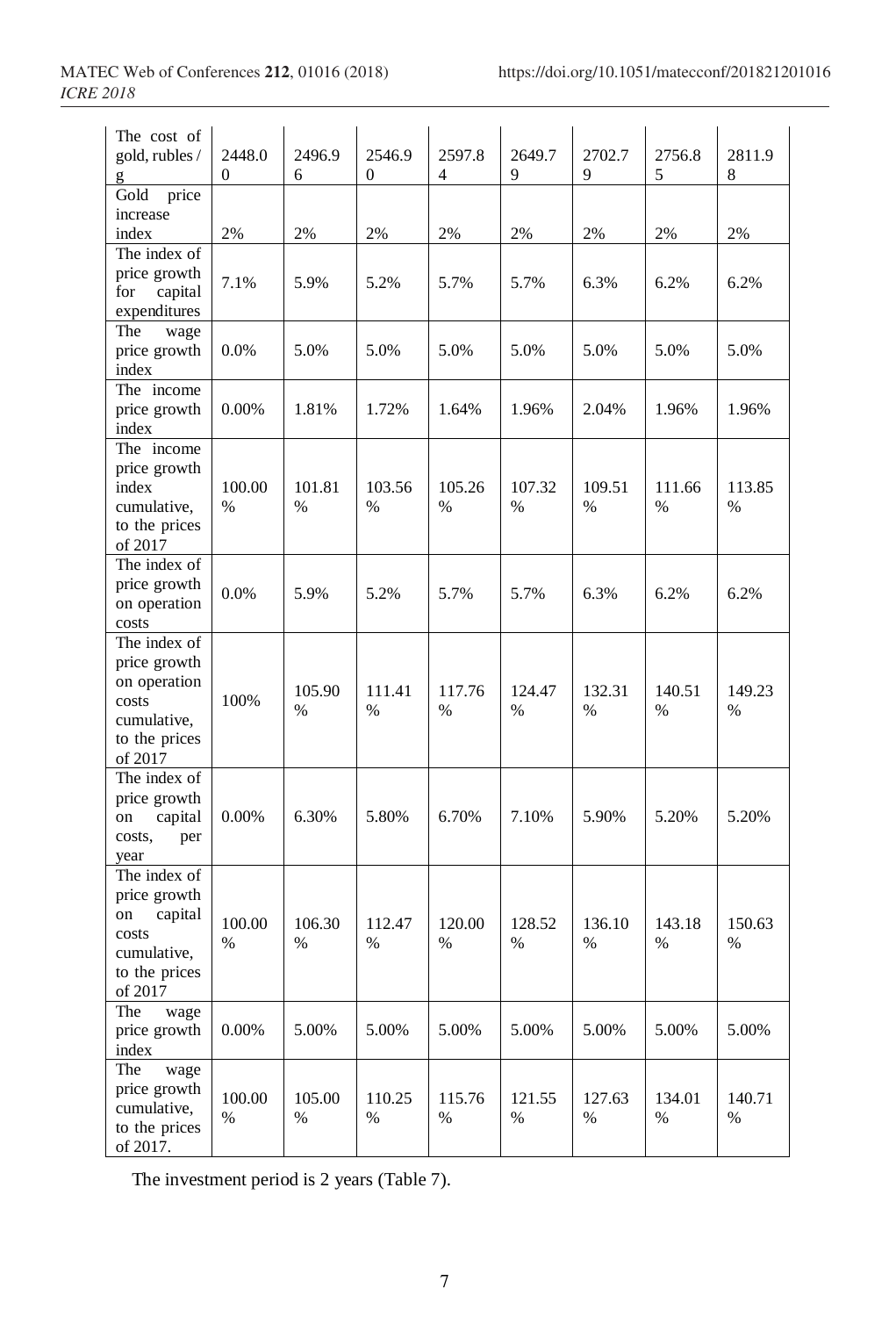| Income of the previous period                       |               | 9 9 14 4 00.00        | 035<br>188 |  |
|-----------------------------------------------------|---------------|-----------------------|------------|--|
| Other expenses (transport, expertise,<br>analytics) | 11 772 064.39 | 44 478,00             |            |  |
| Pre-payment and closing expenses                    | 1 332 637,58  | 14 000 000,00         |            |  |
| Wages                                               | 20 130 000,00 | Due to current income | investment |  |
| Infrastructure and communications                   | 2 470 745,00  | 6 500 000,00          | Total      |  |
| Transport and mining equipment                      | 9 000 000,00  | 79 500 000,00         |            |  |
| Equipment                                           | 8 000 000,00  | 45 200 000,00         |            |  |
|                                                     | 2018          | 2019                  |            |  |

**Table 7.** The volume of investment in the project.

Table 8 presents the performance indicators of the proposed project

| Table 8. Indicators of the project efficiency. |  |  |
|------------------------------------------------|--|--|
|------------------------------------------------|--|--|

| Performance indicators         | Value          |
|--------------------------------|----------------|
| Net present value (NPV)        | 201 219 495.98 |
| Internal rate of return (IRR)  | 34.0%          |
| Payback period without credits | 2.11           |
| Investment profitability       | 47.39%         |

The project has fairly high performance indicators. It pays off already on the third year of implementation. In addition, return on the investment is more than 47%.

## **4 Conclusion**

The identified problems - the use of obsolete equipment by most artisanal artels and the incompleteness of extracting gold ores from the subsoil (placers) often contribute to reducing the investment potential of the industry.

In this situation, it is advisable to introduce the latest equipment and innovative processing technologies in gold mining, which will provide for involving ore and placers with lower quality indicators into processing, and allow reducing losses of fine gold and increasing the completeness of placer mining. Modernization of production capacities and processing technologies is one of the main factors for increasing competitiveness in the industry and attracting investors.

The search for and exploration of new placer gold plots requires very considerable financial resources and time. At the same time, in the areas of traditional gold mining, there are huge dumps of gold mining of the past years, the technogenic deposits. They are the most important reserve of increasing the mineral and raw materials base of alluvial gold. During the history of gold mining in Russia, about 12 thousand tons of gold, including some 85% or about 10 thousand tons of gold was extracted from placer deposits. Annually, as the placers are being worked out, the resources of gold in the technogenic placers of the Russian Federation increase by no less than 20 tons.

According to the data of the Federal Agency for Subsoil Use, the mineral and raw materials base of gold, platinum group metals, silver and diamonds is quite large. It is in demand and will not be exhausted up to 2040. It should guarantee economically sound levels of production, which can vary depending on the situation in the country and in the world.